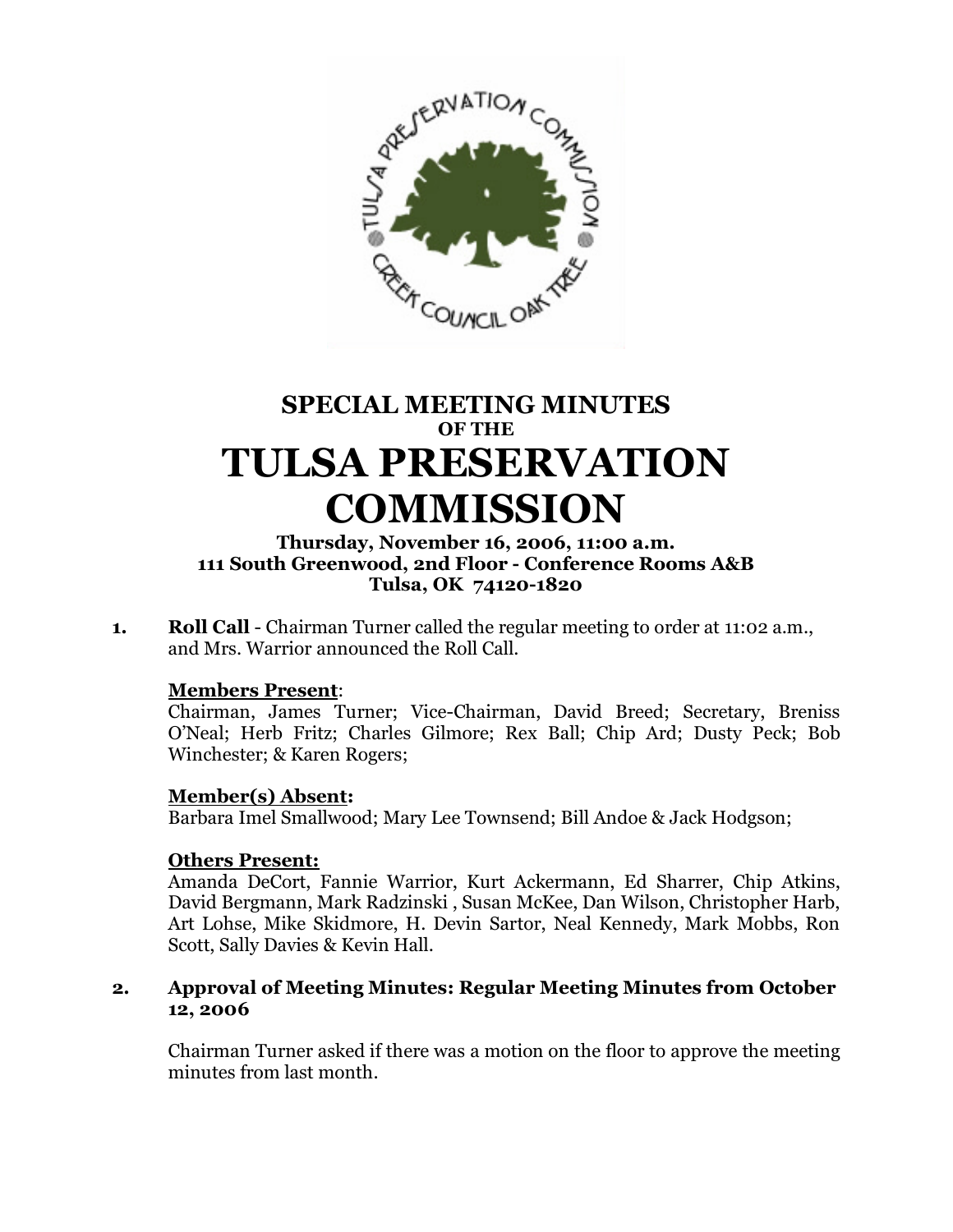Mr. Ball made a motion to approve the Regular Meeting Minutes from October 12, 2006, as presented. Mr. Peck seconded.

## **Roll Call Vote to Approve Regular Meeting Minutes from October 12, 2006:**

Chairman Turner – Aye; Vice-Chairman Breed – Aye; Secretary O'Neal – Abstain; Herb Fritz – Aye; Chip Ard – Abstain; Charles Gilmore – Aye; Rex Ball – Aye; Dusty Peck – Aye; Bob Winchester – Aye; & Karen Rogers – Was not present during this vote. The motion was **Approved by Majority by members present and voting.**

Chairman Turner announced that there were three (3) items on the agenda that the Commission will not address. He stated that there was a problem getting the revised agenda filed at the City Clerk's Office within its required posting period.

Chairman Turner stated that the commission will not address under Chair Reports of the agenda:

Discussion of Bell's Amusement Park as a local landmark;

Under Staff Reports:

 $\Diamond$  SHPO Annual Workshops – December 6-8 in OKC; &

Under New Business:

 $\Diamond$  Under the Open Meeting Act, this agenda item is authorized only for matters not known about or which could not have been reasonably foreseen prior to the time of posting the agenda or any revised agenda.

Chairman Turner stated that he has been informed by staff that COA applicant, agenda item #7, Bill Butts at 2132 E. 19th Street in Yorktown has withdrawn his application for review.

Chairman Turner announced that Ms. DeCort has graciously compiled copies of all the historic district design guidelines in one booklet; and that these copies are for use at the COA Subcommittee and Tulsa Preservation Commission meetings but are not to be removed from the room.

## **3. Unfinished Business**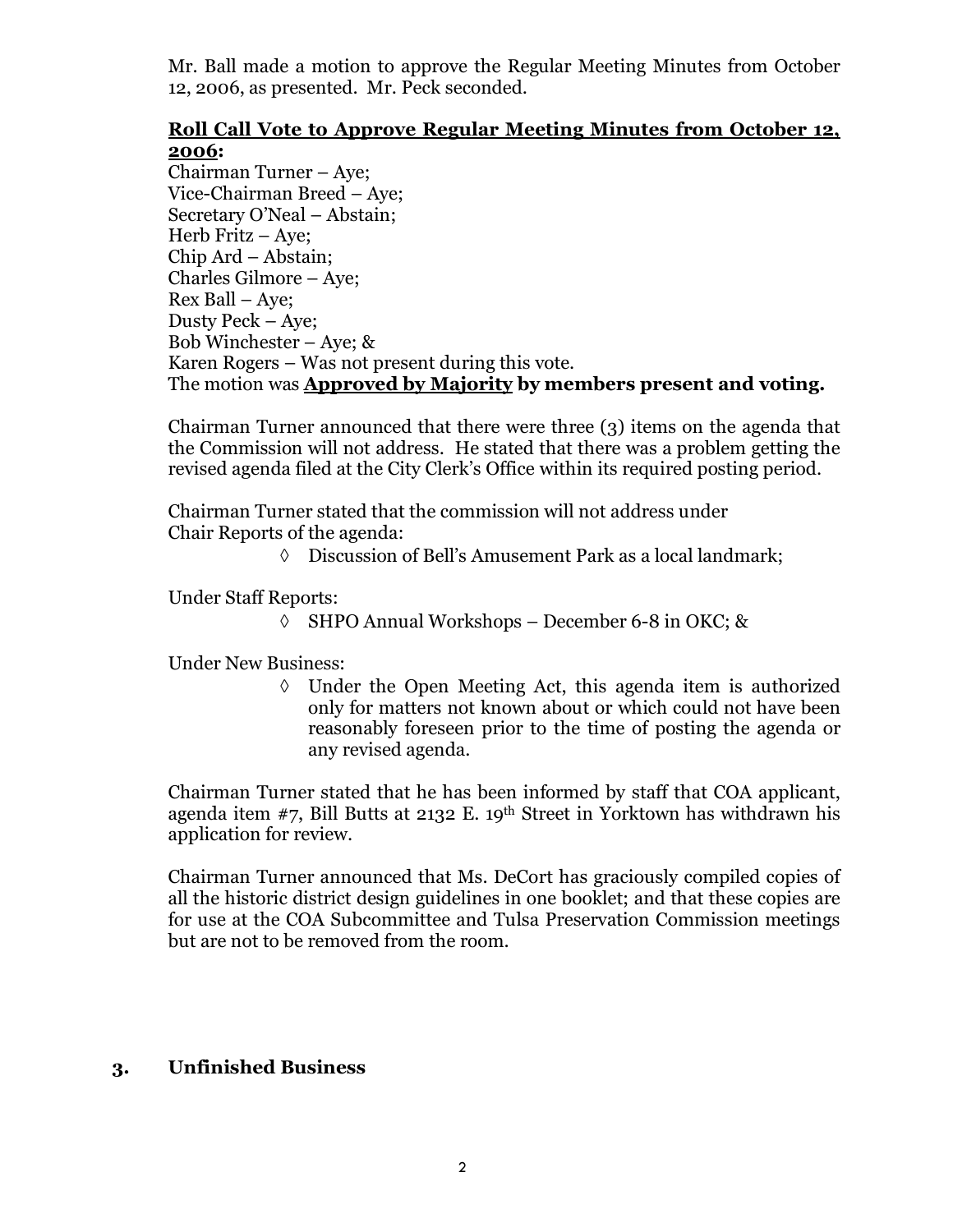## **A. Historic Preservation Committee Report**

## **i. Announcement of Conflict of Interest**

Chairman Turner asked the commission if anyone had a conflict of interest with any of the Certificates of Appropriateness (COA) Requests that would be brought before the board for review. Members were instructed that the commissioner's name(s) would not be called when voting on the particular Certificate or Certificates of Appropriateness that he/she had a conflict of interest with. No one responded to having a conflict.

## **ii. Applications for Certificate of Appropriateness**

Chairman Turner briefly informed the COA applicants of the COA processing procedures of how their proposals would be reviewed by the Tulsa Preservation Commission for a final determination.

#### 1. **1601 S. St. Louis, Tulsa, OK 74120** (Swan Lake) Applicant: Art Lohse Request: Construct 26'X 8' 6" covered porch on rear of house, visible from the street. Subcommittee Complete Application Date: 11-7-06

Ms. DeCort presented Art Lohse's Certificate of Appropriateness application to the commission. Photographs and drawings were available for review and a slide presentation was shown of the historic home in Swan Lake.

Ms. DeCort stated that Mr. Lohse plans to construct a 26' X 8' 6" covered porch on the rear of the house that is visible from the street.

Ms. DeCort read the appropriate design guidelines for this proposal on Additions to Existing Structures for the Swan Lake District.

Chairman Turner asked Vice-Chairman Breed to please announce the COA Subcommittee's recommendation(s) for Mr. Lohse's proposal. Vice-Chairman Breed stated that the COA Subcommittee considered Mr. Lohse's application to be complete. He stated that the subcommittee recommended a unanimous vote at the November 7, 2006 meeting to approve this application.

Vice-Chairman Breed stated that the Subcommittee's decision to recommend approval of this proposal was based on the appropriate design guidelines for Additions in the Yorktown district; and that he would like to move for an approval of Mr. Lohse's application. Ms. Townsend seconded.

Chairman Turner opened the floor to the commission for discussion. After a brief discussion took place, he asked Mrs. Warrior to please call roll.

## **Roll Call Vote to Approve Mr. Lohse's application:**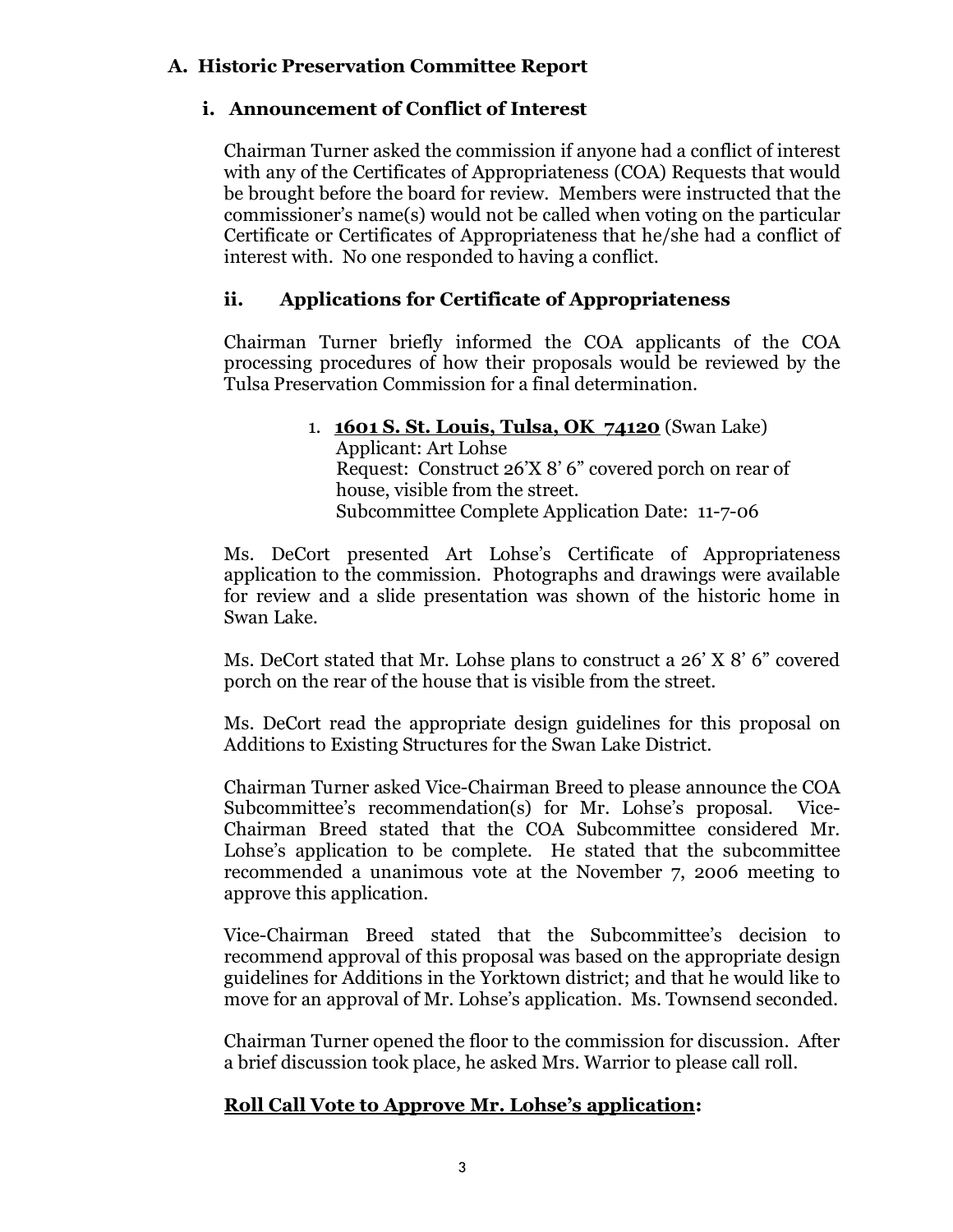Chairman Turner – Aye; Vice-Chairman Breed – Aye; Secretary O'Neal – Aye; Herb Fritz – Aye; Chip Ard – Aye; Charles Gilmore – Aye; Rex Ball – Aye; Dusty Peck – Aye; Bob Winchester – Aye;  $\&$ Karen Rogers – Was not present during this vote. The motion was **Approved Unanimously by members present and voting.**

*The Tulsa Preservation Commission Approved Art Lohse's proposal based on Section VIIIB, General Requirements, B.1.0.1, & B.1.0.2; B.1.0.3 & B.1.0.5; Building Materials, B.1.2.1 & B.1.2.2 and Roofs, B1.3.2 for Additions to Existing Structures for the Swan Lake Historic District.*

**2. 1524 E. 20th Street, Tulsa, OK 74120** (Swan Lake) Applicant: Ron Scott Request: (Part I of III) Remove driveway on east side of lot and install new concrete block driveway on the west side of the lot. Subcommittee Complete Application Date: 11-7-2006

Ms. DeCort presented Part I of Ron Scott's Certificate of Appropriateness application to the commission. Photographs and drawings were available for review and a slide presentation was shown of the historic home in Swan Lake.

Ms. DeCort stated that Mr. Scott plans to remove the driveway on the east side of lot and install new concrete block driveway on the west side of the lot. She stated that the existing shared driveway will be removed; and that the existing garage will be utilized as an office. She added that the new concrete block driveway on the west side of the property will have a carport.

Ms. DeCort read the appropriate design guidelines for this proposal on Rehabilitation of Existing Buildings for the Swan Lake District.

Chairman Turner asked Vice-Chairman Breed to please announce the COA Subcommittee's recommendation(s) for Part I of Mr. Scott's proposal. Vice-Chairman Breed stated that the COA Subcommittee considered Part I of Mr. Scott's application to be complete. He stated that the subcommittee recommended a vote by majority at the November 7, 2006 meeting to approve Part I of this application.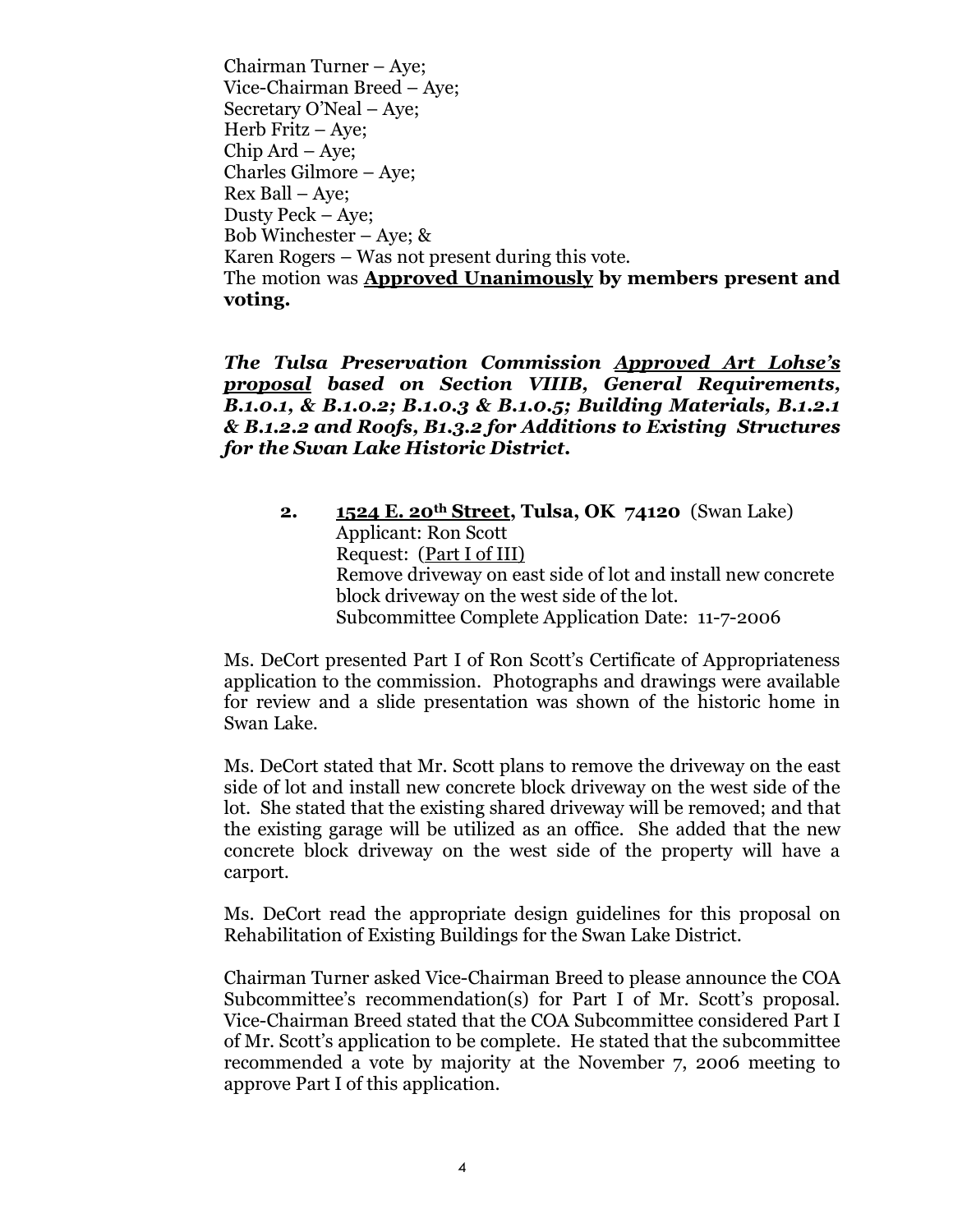Vice-Chairman Breed stated that the Subcommittee's decision to recommend approval of Part I of this proposal was based on the appropriate design guidelines for Rehabilitation in the Swan Lake district; and that he would like to move for an approval of Part I of Mr. Scott's application. Secretary O'Neal seconded.

Chip Atkins, President of the Swan Lake Association stated that there were no drive ways in Swan Lake with paving stone. He stated that he believes that Mr. Scott is not within the guidelines. Mr. Atkins indicated that the Tulsa Preservation Commission was allowing the introduction of a new concrete into this neighborhood that has never been there before.

Chairman Turner opened the floor to the commission for discussion. After a brief discussion took place, he asked Mrs. Warrior to please call roll.

#### **Roll Call Vote to Approve Part I of Mr. Scott's application:**

Chairman Turner – Aye; Vice-Chairman Breed – Aye; Secretary O'Neal – Aye; Herb Fritz – Aye; Chip Ard – Aye; Charles Gilmore – Aye; Rex Ball – Aye; Dusty Peck –**Nay;** Bob Winchester – Aye; & Karen Rogers – Was not present during this vote. The motion was **Approved by Majority by members present and voting.**

*The Tulsa Preservation Commission Approved Part I of Mr. Scott's proposal based on Section VIIIA, General Requirements, A.1.0.3, for Rehabilitation of Existing Structures for the Swan Lake Historic District.*

**2. 1524 E. 20th Street, Tulsa, OK 74120** (Swan Lake) Applicant: Ron Scott Request: (Part II of III) Install new stacked stone retaining wall along the front sidewalk and sides of the new driveway. Subcommittee Complete Application Date: 11-7-2006

Ms. DeCort presented Part II of Ron Scott's Certificate of Appropriateness application to the commission. Photographs and drawings were available for review and a slide presentation was shown of the historic home in Swan Lake.

Ms. DeCort stated that Mr. Scott plans to install a new stacked stone retaining wall along the front sidewalk and sides of the new driveway.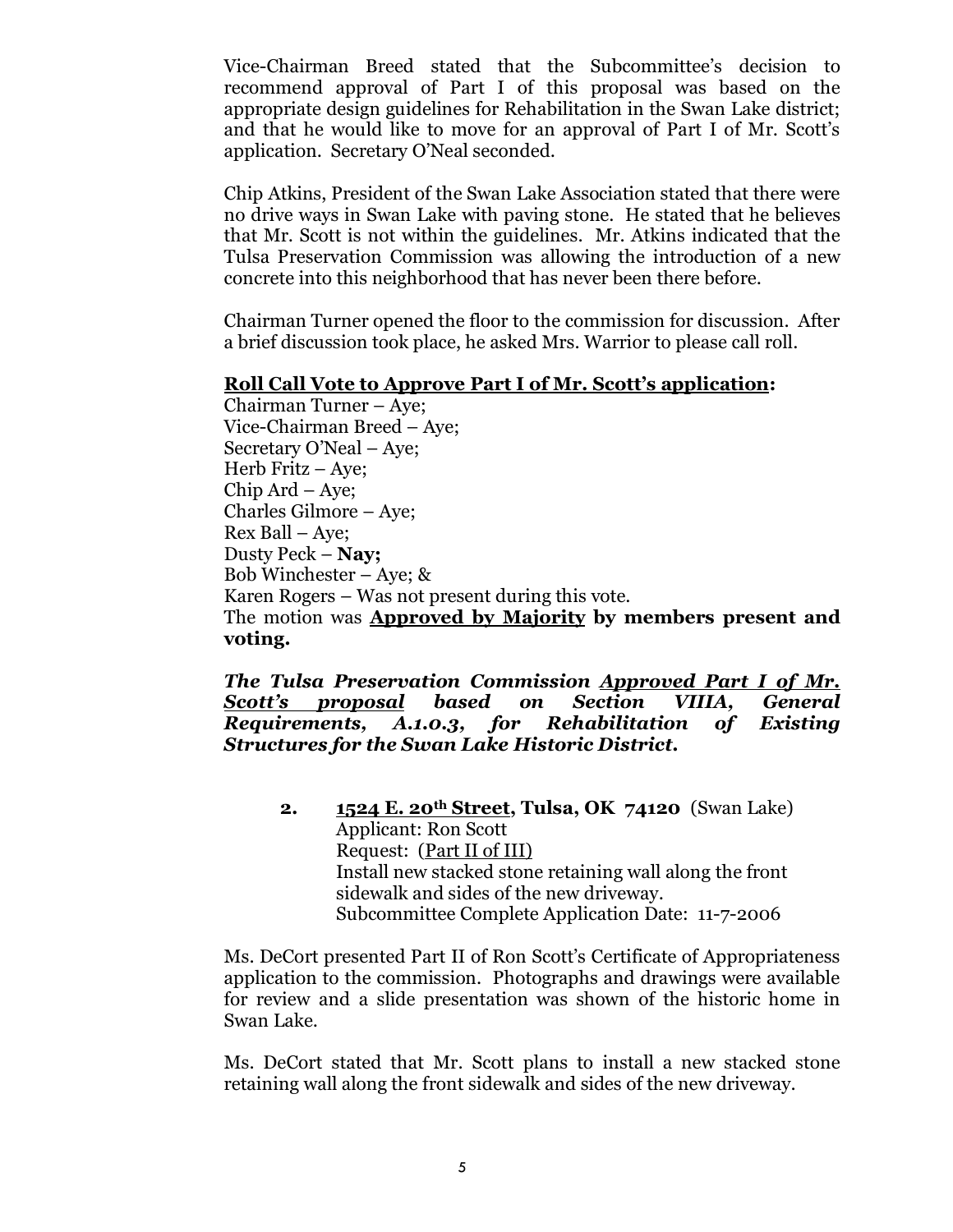Ms. DeCort read the appropriate design guidelines for this proposal on Rehabilitation of Existing Buildings for the Swan Lake District.

Chairman Turner asked Vice-Chairman Breed to please announce the COA Subcommittee's recommendation(s) for Part II of Mr. Scott's proposal. Vice-Chairman Breed stated that the COA Subcommittee considered Part II of Mr. Scott's application to be complete. He stated that the subcommittee recommended a vote by majority at the November 7, 2006 meeting to approve Part II of this application.

Vice-Chairman Breed stated that the Subcommittee's decision to recommend approval of Part II of this proposal was based on the appropriate design guidelines for Rehabilitation in the Swan Lake district; and that he would like to move for an approval of Part II of Mr. Scott's application. Secretary O'Neal seconded.

Chairman Turner opened the floor to the commission for discussion. After a brief discussion took place, he asked Mrs. Warrior to please call roll.

#### **Roll Call Vote to Approve Part II of Mr. Scott's application:**

Chairman Turner – Aye; Vice-Chairman Breed – Aye; Secretary O'Neal – Aye; Herb Fritz – Aye; Chip Ard – Aye; Charles Gilmore – Aye; Rex Ball – Aye; Dusty Peck –Aye; Bob Winchester – Aye; & Karen Rogers – Was not present during this vote. The motion was **Approved Unanimously by members present and voting.**

*The Tulsa Preservation Commission Approved Part II of Mr. Scott's proposal based on Section VIIIA, General Requirements, A.1.0.3, for Rehabilitation of Existing Structures and Section VIIIC, New Construction, C.1.1.5 for the Swan Lake Historic District.*

**2. 1524 E. 20th Street, Tulsa, OK 74120**  (Swan Lake) Applicant: Ron Scott Request: (Part III of III) Install new stone steps from the front sidewalk to the existing front porch. Subcommittee Complete Application Date: 11-7-2006

Ms. DeCort presented Part III of Ron Scott's Certificate of Appropriateness application to the commission. Photographs and drawings were available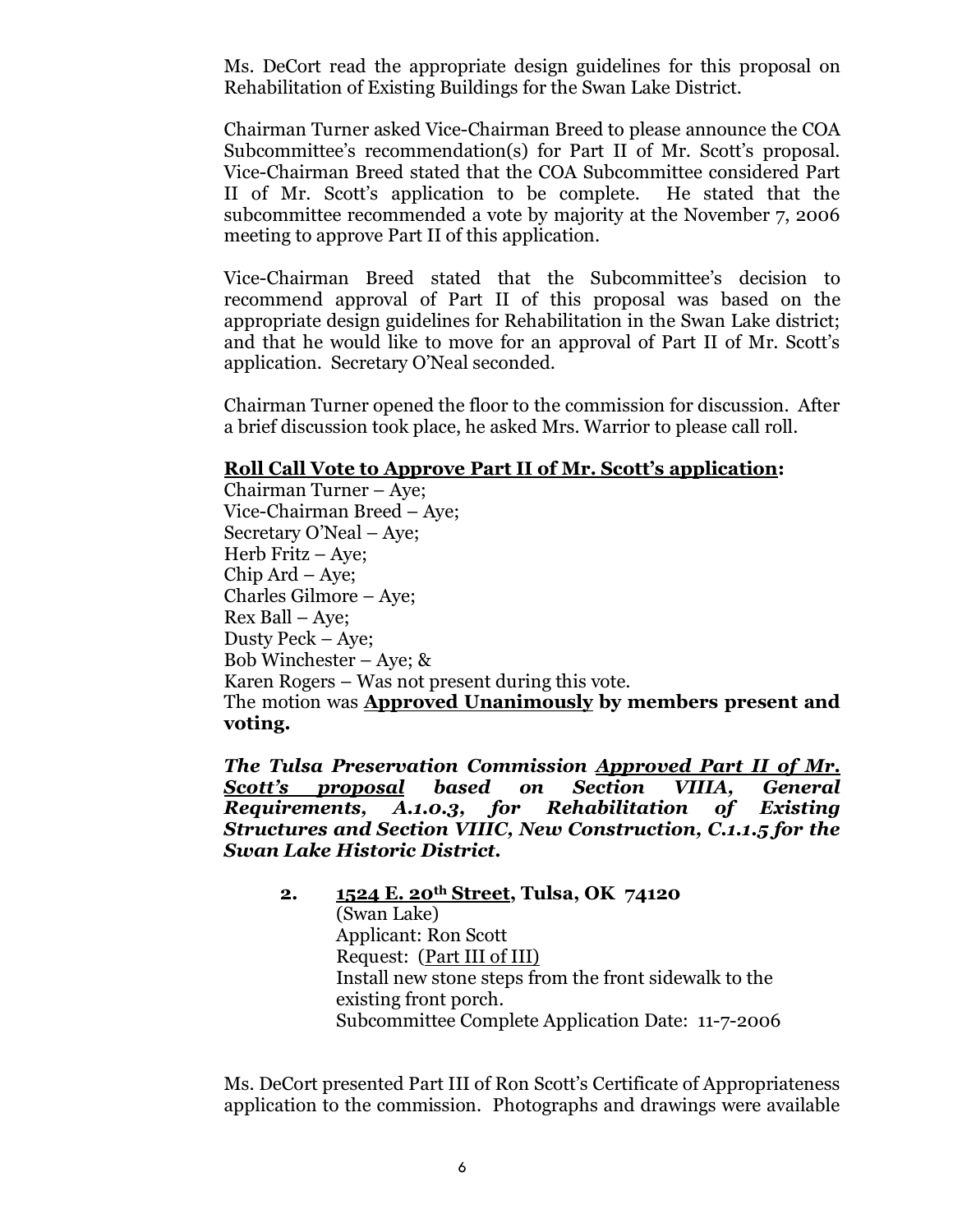for review and a slide presentation was shown of the historic home in Swan Lake.

Ms. DeCort stated that Mr. Scott plans to install new stone steps from the front sidewalk to the existing front porch.

Ms. DeCort read the appropriate design guidelines for this proposal on Rehabilitation of Existing Buildings for the Swan Lake District.

Chairman Turner asked Vice-Chairman Breed to please announce the COA Subcommittee's recommendation(s) for Part III of Mr. Scott's proposal. Vice-Chairman Breed stated that the COA Subcommittee did not vote on Part III of Mr. Scott's application due to lack of information; and forwarded to the TPC without a recommendation.

Chip Atkins stated that the TPC will be introducing these new stone steps to the neighborhood; and that he believes that Mr. Scott should go back to the original bricks.

Mr. Mark Radzinski stated that he see some inconsistencies with the ruling by the TPC. Chairman Turner explained to Mr. Radzinski why Mr. Scott's proposal was a little different from the other projects that the TPC has reviewed and ruled on in the past, and said that the TPC takes each case separately.

Chairman Turner opened the floor to the commission for discussion. After a brief discussion took place, Mr. Ball made a motion to approve Part III of Mr. Scott's application with the condition that:

 $\Diamond$  Mr. Scott use mortar; and that he remove the existing front steps.

Chairman Turner asked Mrs. Warrior to please call roll.

#### **Roll Call Vote to Approve Part III of Mr. Scott's application w/conditions:**

Chairman Turner – Aye; Vice-Chairman Breed – Aye; Secretary O'Neal – Aye; Herb Fritz – Aye; Chip Ard – Aye; Charles Gilmore – Aye; Rex Ball – Aye; Dusty Peck – Aye; Bob Winchester – Aye; & Karen Rogers – Was not present during this vote. The motion was **Approved Unanimously by members present and voting.**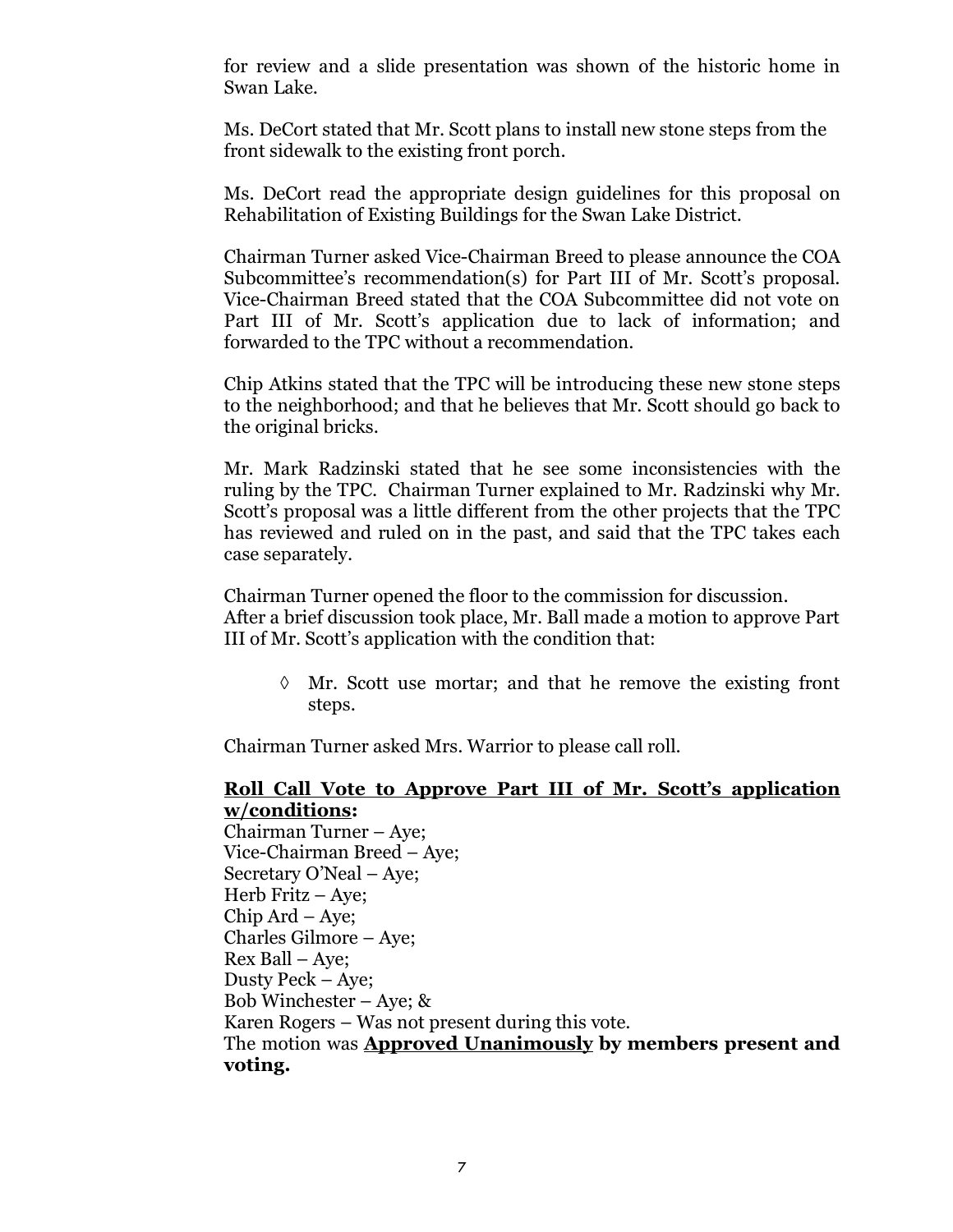*The Tulsa Preservation Commission Approved Part III of Mr. Scott's proposal based on Section VIIIA, General Requirements, A.1.0.3, for Rehabilitation of Existing Structures and Section VIIIC, New Construction, C.1.1.5 for the Swan Lake Historic District.*

**3. 711 N. Denver Avenue** (Brady Heights)

Applicant: David Bergmann Request:

- I. Replace non-original window on the north bump-out addition with 3x3 vinyl window to accommodate kitchen countertop. New window will be boxed out and trimmed with capital to match existing windows. New window will be one-over-one.
- II. Remove small, non-original aluminum window on west face of south bump-out addition. Window does not meet code for egress from a bedroom. Opening will be covered with original wooden lap siding.
- III. Replace non-original aluminum window on the south face of the south bump-out addition with a 3x5 vinyl one-over-one window. Window will meet egress code and will be minimally visible from the street.
- IV. Replace existing slab front doors with wood paneled doors. Door openings will be trimmed out with capitals to match window trim.
- V. Replace existing non-original front porch railings and newel post, and add guard rail on south side of front porch steps.
- VI. Replace rear portion of roof, minimally visible from the street. Subcommittee Complete Application Date: 11-7-06

Mr. Sharrer presented Parts I through VI of David Bergmann's Certificate of Appropriateness application to the commission. Photographs and drawings were available for review and a slide presentation was shown of the historic home in Brady Heights.

Mr. Sharrer read the appropriate design guidelines for this proposal on Rehabilitation of Existing Buildings for the Swan Lake District.

Chairman Turner asked Vice-Chairman Breed to please announce the COA Subcommittee's recommendation(s) for all six parts of Mr. Bergmann's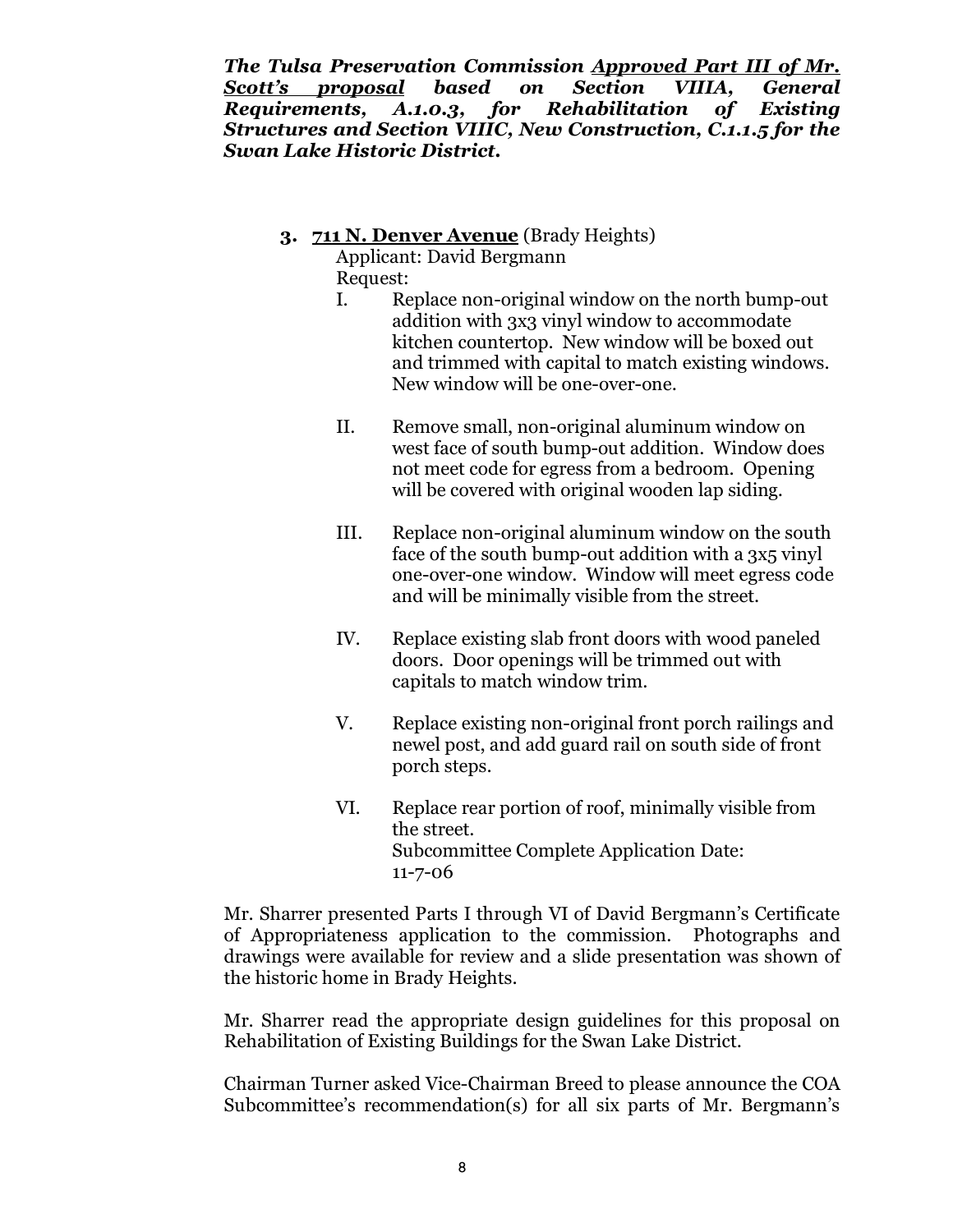application. Vice-Chairman Breed stated that in the case of Mr. Bergmann's application, the proposed projects(s) required (due to timing and other considerations) that it be considered more as a conceptual design review than as specific projects to be considered for recommendations to approve or deny. The result of the discussion and recommended actions has been that the specific project(s) placed before the TPC have been changed, in parts, from what was considered by the COA Subcommittee.

Chairman Turner opened the floor to the commission for discussion. After a discussion took place over all six parts of this application, Mr. Gilmore made a motion to approve all six (6) parts of Mr. Bergmann's application.

#### **Roll Call Vote to Approve Parts I through VI of Mr. Bergmann's application:**

Chairman Turner – Aye; Vice-Chairman Breed – Aye; Secretary O'Neal – Aye; Herb Fritz – Aye; Chip Ard – Aye; Charles Gilmore – Aye; Rex Ball – Aye; Dusty Peck – Aye; Bob Winchester – Aye; & Karen Rogers – Aye. The motion was **Approved Unanimously by members present and voting.**

*The Tulsa Preservation Commission Approved Parts I through VI of Mr. Bergmann's proposal based on Windows & Doors, Preferred Options, #1 & #2; Windows & Doors, Second Preference, #1 through #4; Porches, Second Preference, #1; Porches, Preferred Option, #1; & Roofs, Second Options, #1 & 2 for Restoring Existing Structures for the Brady Heights Historic District.*

Chairman Turner moved to agenda item  $#6$ , Dan Wilson at 217 E. 18<sup>th</sup> Street in North Maple Ridge due to the absences of COA applicants #4 and  $#5.$  Agenda items  $#4$  and  $#5$  were not heard and therefore were approved as submitted as of December 7, 2006.

#### **4. 2127 E. 19th Street** (Yorktown)

Applicants: Nancy Slusher/Bill Powers Request:

- I. Install a new front retaining wall; &
- II. Replace driveway with similar materials but widen by 2 feet. Subcommittee Complete Application Date: 11-7-06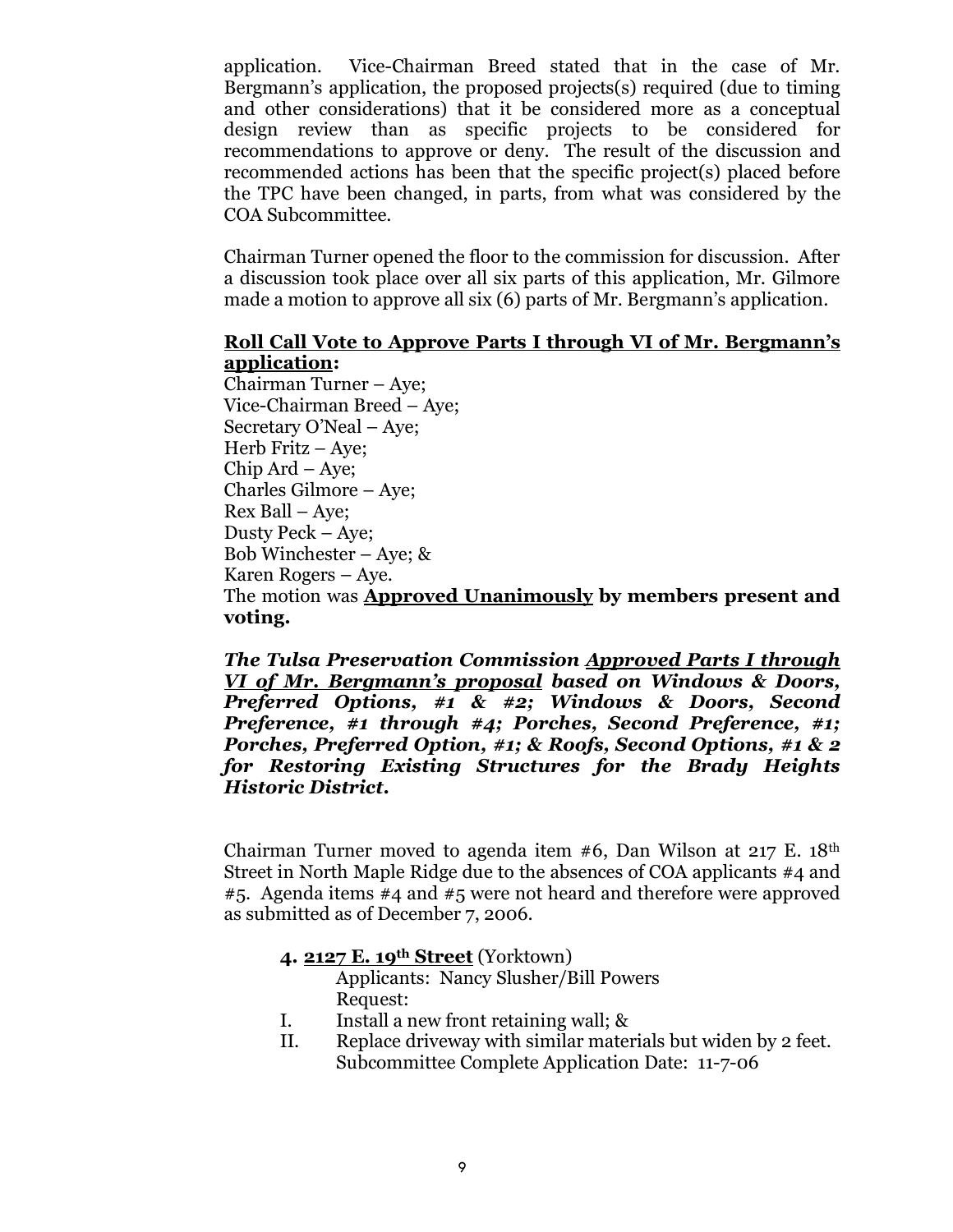#### **5. 1811 E. 17th Street** (Yorktown)

Applicant: Shannon Walker/Metro Lofts Request: Remove non-original metal awnings around porch and over windows, and remove screens around front porch. Subcommittee Complete Application Date: 11-7-06

**6. 217 E. 18th Street** (North Maple Ridge) Applicant: Dan Wilson Request: Replace existing non-original metal panel door with a custom wooden door, to match original beveled-glass sidelights. Subcommittee Complete Application Date: 11-7-06

Mr. Sharrer presented Dan Wilson's Certificate of Appropriateness application to the commission. Photographs and drawings were available for review and a slide presentation was shown of the historic home in North Maple Ridge.

Mr. Sharrer stated that Mr. Wilson plans to replace the existing nonoriginal metal panel door with a custom wooden door to match the original beveled-glass sidelights.

Mr. Sharrer read the appropriate design guidelines for this proposal on Rehabilitation of Existing Buildings for the North Maple Ridge District.

Chairman Turner asked Vice-Chairman Breed to please announce the COA Subcommittee's recommendation(s) for Mr. Wilson's proposal.

Vice-Chairman Breed stated that the Subcommittee did not review Mr. Wilson's application at the November 7, 2006 COA Subcommittee meeting; although his application had been reviewed previously.

Chairman Turner opened the floor to the commission for discussion. After a brief discussion took place, Mr. Ball made a motion to approve Mr. Wilson's application. Mr. Peck seconded.

Chairman Turner asked Mrs. Warrior to please call roll.

## **Roll Call Vote to Approve Mr. Wilson's application:**

Chairman Turner – Aye;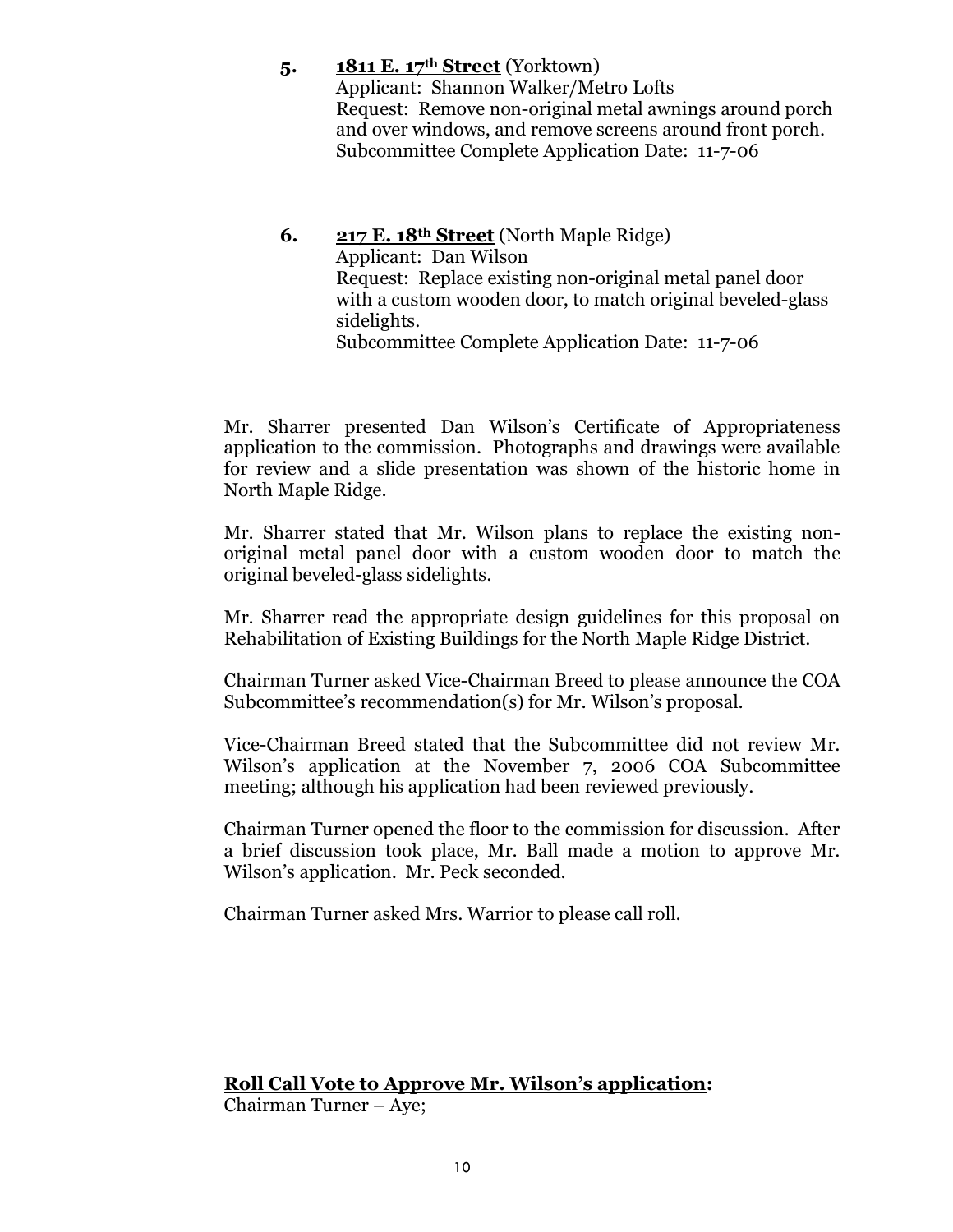Vice-Chairman Breed – Aye; Secretary O'Neal – Aye; Herb Fritz – Aye; Chip Ard – Aye; Charles Gilmore – Aye; Rex Ball – Aye; Dusty Peck –Aye; Bob Winchester – Aye; & Karen Rogers – Was not present during this vote. The motion was **Approved Unanimously by members present and voting.**

*The Tulsa Preservation Commission Approved Dan Wilson's proposal based on Section VIIIA, General Requirements, A.1.0.1, A.1.0.2, & A.1.03; & Windows & Doors, A.1.2.3 for Rehabilitation of Existing Buildings for the North Maple Ridge District.* 

The Commission complimented Mr. Wilson on the before and after project.

- **8. 2136 E. 17th Place** (Yorktown) Applicant: Mike Skidmore Request:
	- I. Construct a second-story addition in a side-gable roof configuration with front and rear shed dormers. Relocate existing, original brick porch column on west end of porch to accommodate a full-width porch, consistent in style with two-story Craftsman sidegabled houses. The existing, original porch column on east side of porch will be repaired and remain in its original location;
	- II. Install new six-over-one, single-hung windows to replace the deteriorated wood windows and match windows on addition;
	- III. Install new 12' wide driveway on the west side of the lot where the existing 8' deteriorated driveway is located;
	- IV. Replace heavily altered front door and sidelights with Craftsman-style wood door with sidelights, and Craftsman-style porch light fixtures flanking each side;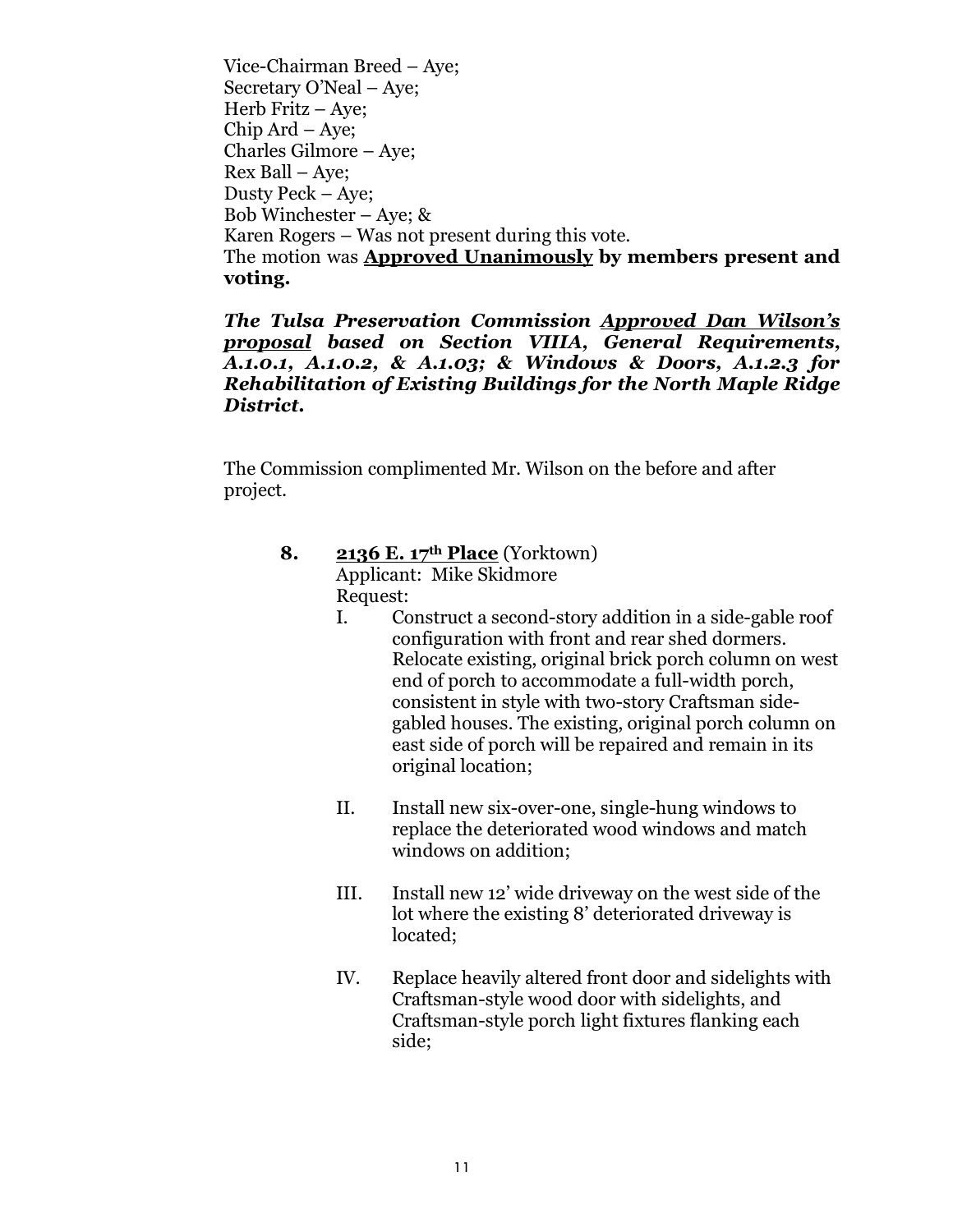- V. Remove existing layers of vinyl and asbestos siding and install new Masonite siding in random shake pattern on all walls of house; &
- VI. Rebuild concrete block stem wall and add new rock veneer with a wooden drip mold cap.

Subcommittee Complete Application Date: 11-7-06

Mr. Sharrer presented Parts I through VI of Mike Skidmore's Certificate of Appropriateness application to the commission. Photographs and drawings were available for review and a slide presentation was shown of the historic home in Yorktown.

Mr. Sharrer read the appropriate design guidelines for this proposal for Additions & Rehabilitation of Existing Residential Structures for the Yorktown District.

Chairman Turner asked Vice-Chairman Breed to please announce the COA Subcommittee's recommendation(s) for all six parts of Mr. Skidmore's application. Vice-Chairman Breed stated that in the case of Mr. Skidmore's application, the proposed projects(s) required (due to timing and other considerations) that it be considered more as a conceptual design review than as specific projects to be considered for recommendations to approve or deny. The result of the discussion and recommended actions has been that the specific project(s) placed before the TPC have been changed, in parts, from what was considered by the COA Subcommittee.

Chairman Turner opened the floor to the commission for discussion.

The Commission believes that Mr. Skidmore's proposal should be considered as a New Construction project instead of Rehabilitation due to the extent of the changes being made; and that the design guidelines under Rehabilitation for the Yorktown district does not apply.

Mr. Atkins stated that he believes that Mr. Skidmore is in violation due to being issued a demolition permit on October 17, 2006; and then submitted for review, a COA application on October 24, 2006 to the COA Subcommittee. Mr. Atkins believes that Mr. Skidmore should have applied for a COA application before getting the demolition permit.

Susan McKee, Vice-President of the Yorktown Neighborhood Association stated that she believes that they need time to look into this proposal regarding Rehabilitation verses New Construction.

After further discussion, Mr. Ball made a motion that the TPC should rule this proposal from Rehabilitation to New Construction, including all six (6) parts of Mr. Skidmore's application. Mr. Gilmore seconded.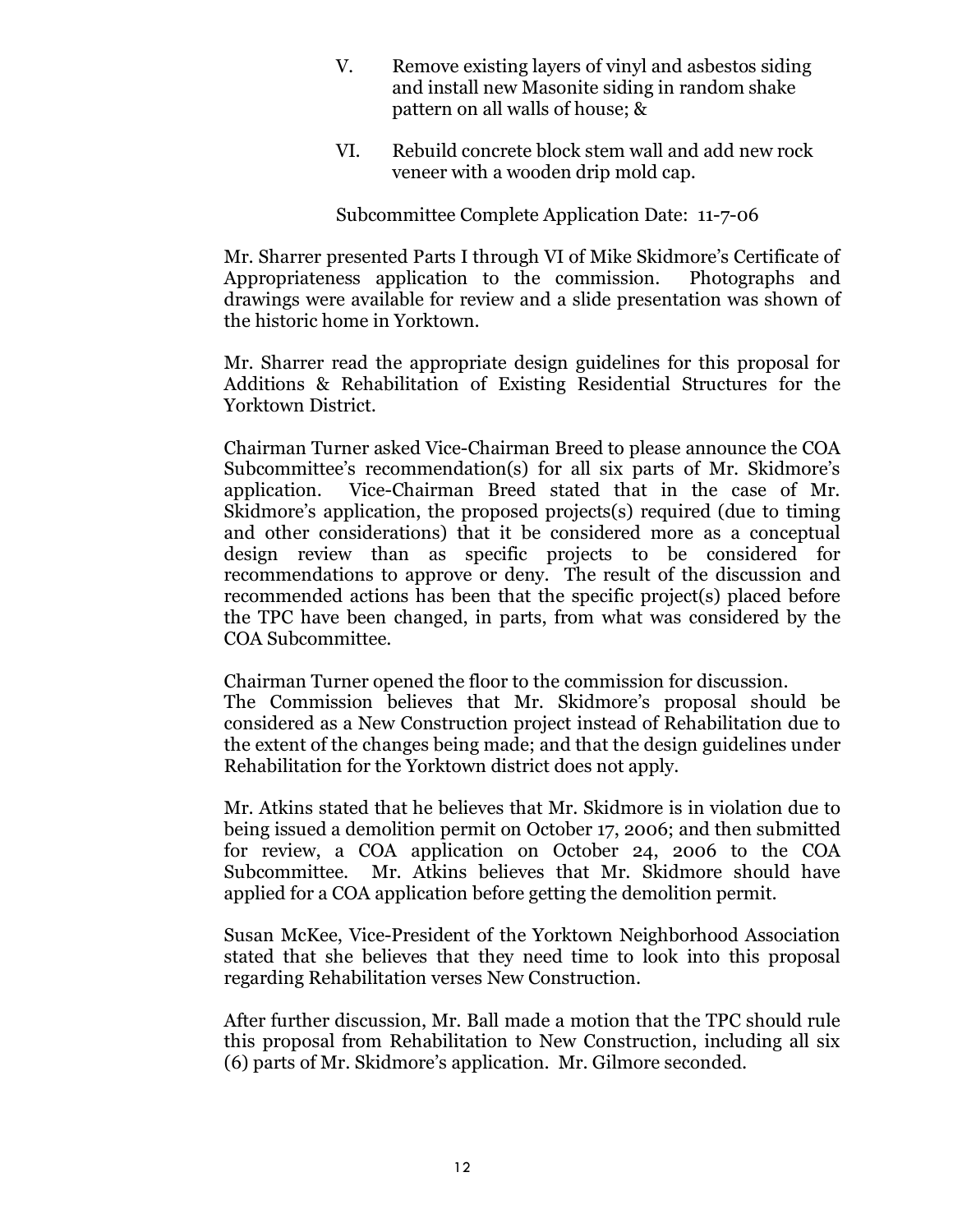## **Roll Call Vote to rule Mr. Skidmore's application from Rehabilitation to New Construction:**

Chairman Turner – Aye; Vice-Chairman Breed –Nay; Secretary O'Neal – Aye; Herb Fritz  $-$  Nay; Chip Ard – Aye; Charles Gilmore – Aye; Rex Ball – Aye; Dusty Peck – Nay; Bob Winchester – Nay;  $\&$ Karen Rogers – Was not present during this vote. The motion was **Approved by Majority by members present and voting.**

Another motion took place. Mr. Winchester made a motion to deny Mr. Skidmore's application under New Construction due to lack of information. Mr. Fritz seconded.

## **Roll Call Vote to Deny Mr. Skidmore's application under New Construction:**

Chairman Turner – Nay to Deny; Vice-Chairman Breed – Nay to Deny; Secretary O'Neal – Nay to Deny; Herb Fritz – Aye; Chip Ard – Nay to Deny; Charles Gilmore – Nay to Deny; Rex Ball – Nay to Deny; Dusty Peck – Aye; Bob Winchester – Aye;  $\&$ Karen Rogers – Was not present during this vote. The motion **Failed to Deny by members present and voting.**

Mr. Skidmore submitted to the Commission more detailed information on the New Construction project for its review.

Another motion took place. Mr. Ball made a motion to approve Mr. Skidmore's application for New Construction from the plans dated 11-16- 2006 with the following conditions that:

 $\Diamond$  The existing chimney will be extended up to the new roof on left (east) elevation; &

 $\Diamond$  To accept the materials that are noted on the detailed drawings. Mr. Gilmore seconded.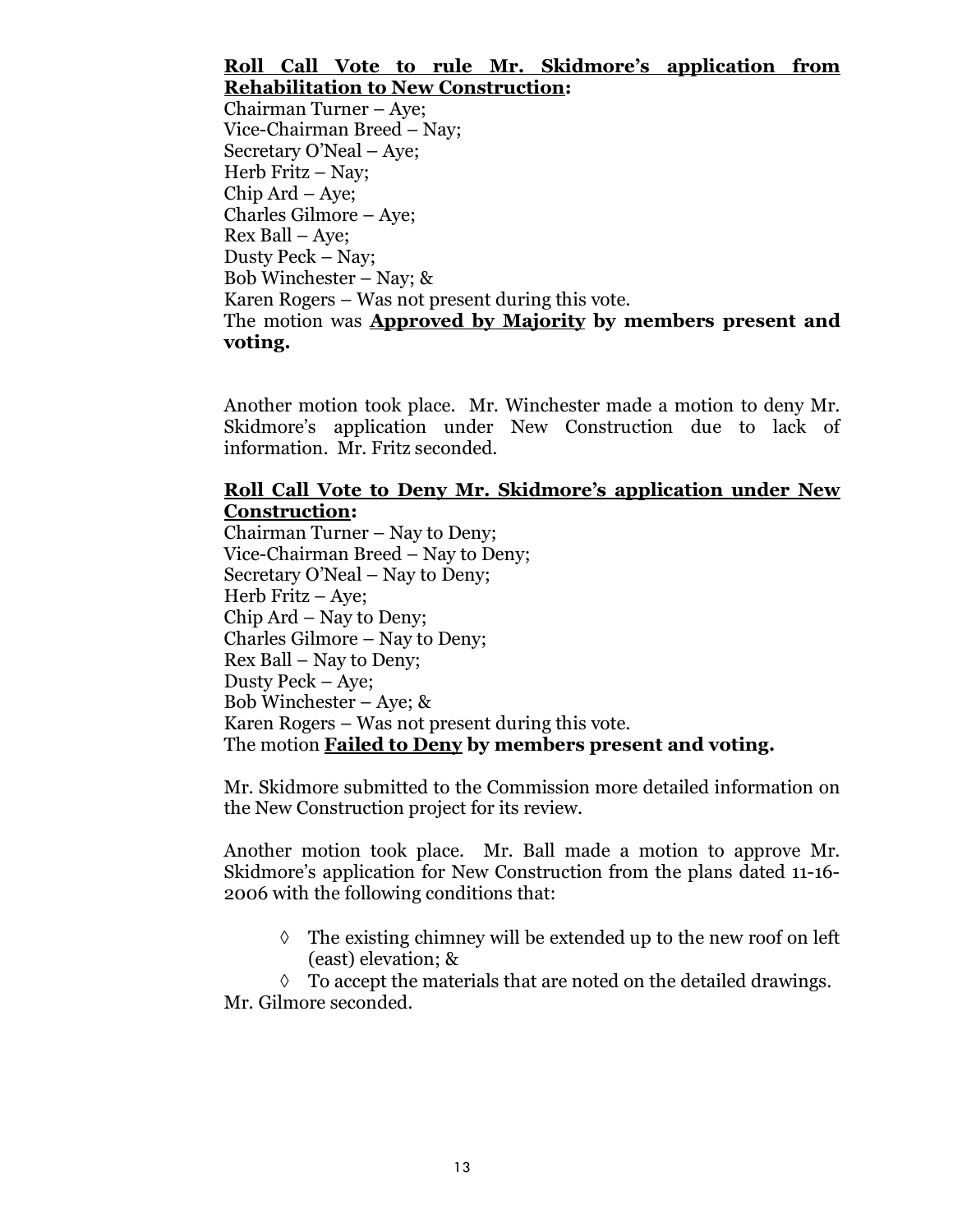## **Roll Call Vote to Approve Mr. Skidmore's application under New Constructions w/conditions:**

Chairman Turner – Aye; Vice-Chairman Breed – Aye; Secretary O'Neal – Aye; Herb Fritz – Nay; Chip Ard – Aye; Charles Gilmore – Aye; Rex Ball – Aye; Dusty Peck – Nay; Bob Winchester – Aye; & Karen Rogers – Was not present during this vote. The motion was **Approved by Majority by members present and voting.**

Mr. Ball stated for the record that he will not do this anymore and that the TPC is not setting a precedent by changing to new construction guidelines because this is a special case and the demolition permit was granted erroneously. Mr. Skidmore thanked the Commission for their time and efforts in this matter.

**9. 1132 N. Cheyenne Ave.** (Brady Heights) Applicants: Kevin & Mary Hall Request: Replace existing windows with double-paned windows. Subcommittee Complete Application Date: 11-7-06

Mr. Sharrer presented Kevin & Mary Hall's Certificate of Appropriateness application to the commission. Photographs and drawings were available for review and a slide presentation was shown of the historic home in Brady Heights.

Mr. Sharrer stated that the Halls plan to replace 26 existing wood windows on the structure with double-paned vinyl windows. Mr. Sharrer stated that Mr. Hall has 19 viewable windows from the street; and 4 windows that are unsalvageable. He stated that he believes fifteen (15) viewable windows from the street are repairable; and that only the 4 destroyed vinyl windows should be replaced because the remainder of the windows are the original wood and are salvageable.

Mr. Sharrer read the appropriate design guidelines for this proposal for Restoring Existing Structures for the Brady Heights Historic District.

Chairman Turner asked Vice-Chairman Breed to please announce the COA Subcommittee's recommendation(s) for the Hall's proposal. Vice-Chairman Breed stated that the COA Subcommittee did not vote on the Hall's application; and forwarded it to the TPC without a recommendation.